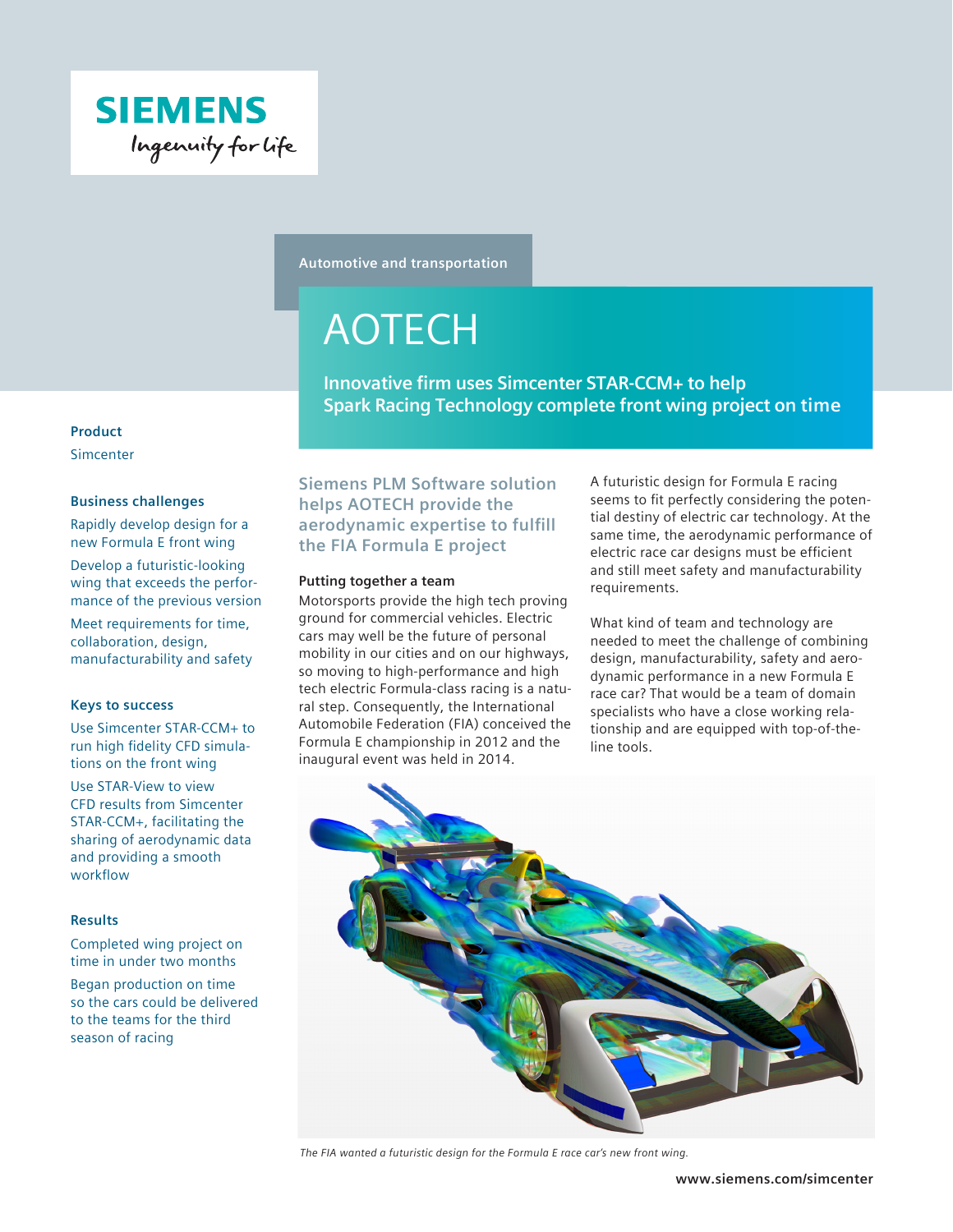**The futuristic design met the project's aesthetic and performance goals in addition to the manufacturability and safety requirements. The expertise of the teams, the collaborative relationship and a smooth technical process formed the three pillars that led to success.**

#### **Creating a new design for the front wing**

The FIA is the governing body for motorsports. Additionally, the organization has a focus on "safe, sustainable and accessible mobility for all road users across the world." A key technology for sustainable mobility are electric vehicles. Indeed, electric vehicles could be the future of personal mobility. And the FIA wanted to update the race car design for the third season of the Formula E championship in a way that would visually reflect this futuristic idea.

The designer of the Formula E race car, Spark Racing Technology, needed to create a new design for the front wing. They wanted a futuristic design that would perform well and match or improve on the previous generation race car. Additionally, with the scheduled lead times required to deliver cars to the racing teams for the third season, the design project needed to be completed in two months.

To meet this pressing schedule, Spark Racing Technology turned to the aerodynamics experts at AOTECH. The team

members from AOTECH and Spark Racing Technology are top experts in their fields, and have a close working relationship based on their previous projects.

The schedule demanded a tight coupling of design updates, simulation, analysis and feedback for design changes. The Spark Racing Technology and AOTECH teams set up their design/computer-aided design (CAD)/simulation processes to facilitate smooth transfers of design data, analysis results and proposed changes.

#### **Serving racing customers**

The aerodynamics manager at AOTECH is Christophe Perrin, who targeted motorsports as a career from a young age. He attended a French engineering university, ESTACA, which is known for its engineering studies in automotive and aerospace engineering, and focused his studies on aerodynamics. He found a place on the ART Grand Prix team, designing their Formula 3 race car in 2006, eventually becoming responsible for aerodynamic design at ART Grand Prix.

*Since its inception, AOTECH has been using Simcenter STAR-CCM+ software from product lifecycle management (PLM) specialist Siemens PLM Software for external aerodynamic CFD studies.*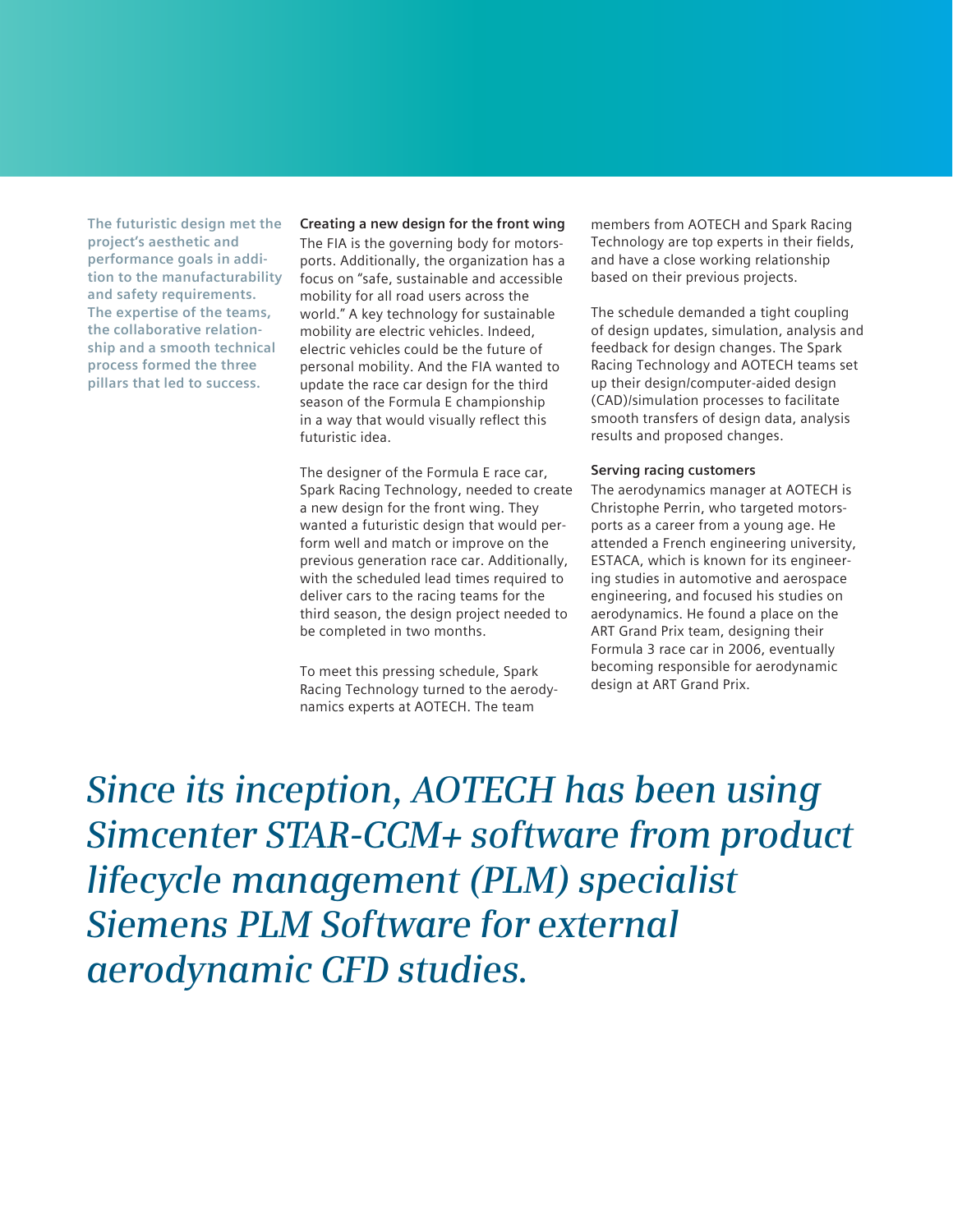

**Like Formula 3, the aerodynamic designs for Formula E have different objectives from the aerodynamic design goals in Formula 1 race car design. For Formula 1, the primary design consideration is downforce. For Formula E, the aerodynamic design targets aerodynamic efficiency, which is a ratio between drag and downforce.** 

*AOTECH and Spark Racing Technology succeeded in creating a futuristic front wing design with improved aerodynamic efficiency.*

The ART Grand Prix team achieved years of success: In the Formula 3 Euro Series, the ART Grand Prix team was undefeated in team and driver championships between 2004 and 2009. The aerodynamics team at ART Grand Prix added computational fluid dynamics (CFD) software to their analysis toolkit in 2008.

Perrin then moved to AOTECH when the company was founded in late 2010. AOTECH specializes in simulators for motorsports and external aerodynamics studies. Among other projects, AOTECH racing simulators are used to provide training for drivers who are going to participate in the 24 hours of Le Mans for the first time. The company works with many racing customers on aerodynamic studies, and AOTECH has since added commercial automotive manufacturers and tire manufacturers to their client list.

# **Meeting different objectives**

Since its inception, AOTECH has been using Simcenter STAR-CCM+™ software from product lifecycle management (PLM) specialist Siemens PLM Software for external aerodynamic CFD studies. Simcenter STAR-CCM+, part of the Simcenter<sup>™</sup> portfolio, provides a smooth workflow for external CFD analysis, a key benefit or AOTECH.

Like Formula 3, the aerodynamic designs for Formula E have different objectives from the aerodynamic design goals in Formula 1 race car design. For Formula 1™ racing, the primary design consideration is downforce. For Formula E, the aerodynamic design targets aerodynamic efficiency, which is a ratio between drag and downforce.

*Simcenter STAR-CCM+ provides a smooth workflow for external CFD analysis, a key benefit for AOTECH.*